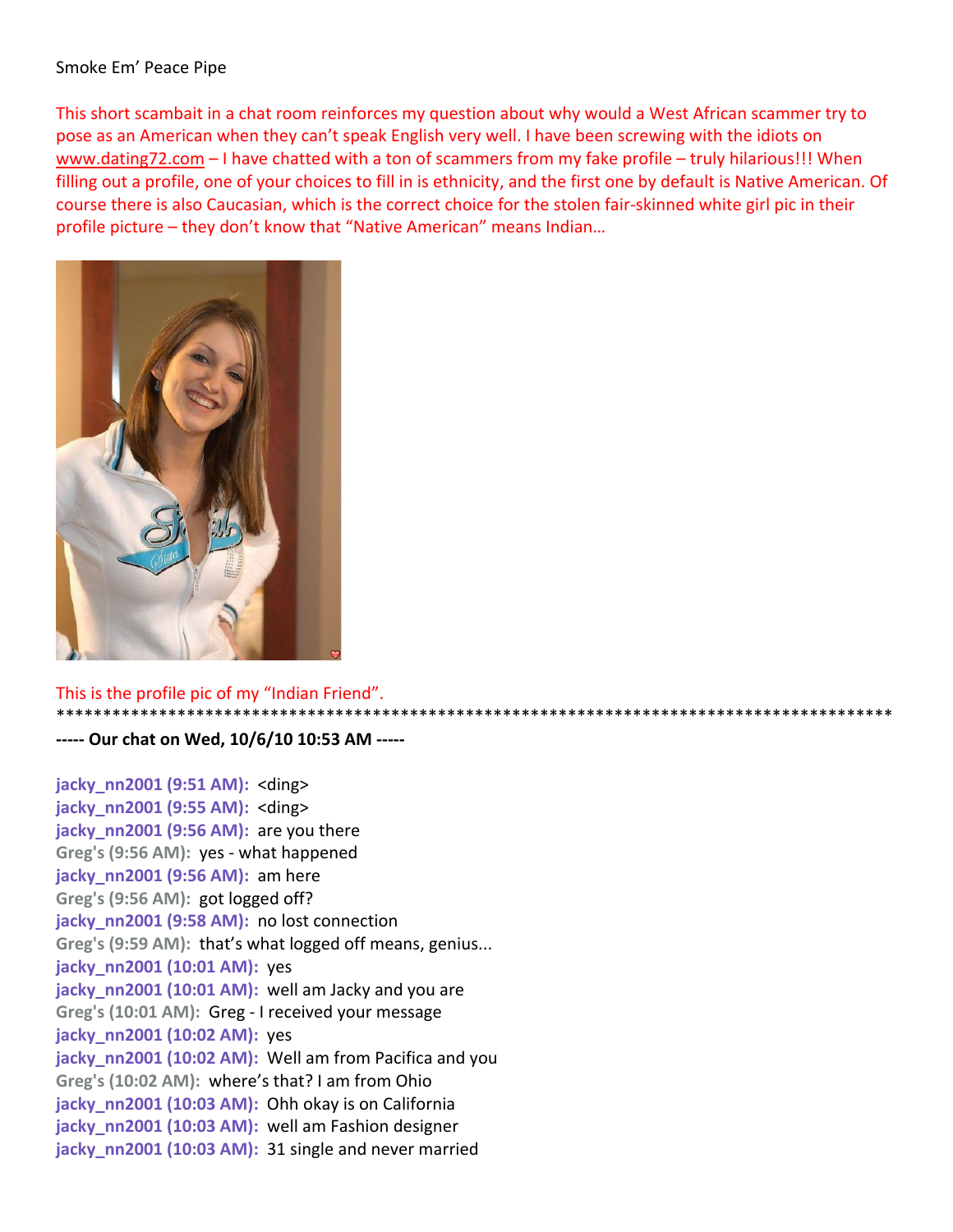**jacky\_nn2001 (10:04 AM):** and you my dear one **Greg's (10:04 AM):** oh, ok ‐ nice **Greg's (10:04 AM):** I am 41, I am an Accountant **jacky\_nn2001 (10:04 AM):** Okay and are you married with kids **Greg's (10:05 AM):** If I was, why would I be on the dating site, genius??? **jacky\_nn2001 (10:05 AM):** Good same as me **jacky** nn2001 (10:06 AM): Well tell me much about yourself **Greg's (10:06 AM):** like what? **jacky** nn2001 (10:07 AM): everything you do want to tell me **Greg's (10:07 AM):** what nationality are you? **jacky** nn2001 (10:08 AM): Native American **jacky\_nn2001 (10:08 AM):** You **Greg's (10:08 AM):** Indian? What tribe? (Do you mean American???) **jacky\_nn2001 (10:08 AM):** Native **jacky** nn2001 (10:09 AM): Well how long have you been on here looking for soul mate **Greg's (10:09 AM):** Native American means Indian ‐ so what tribe are you? LOL **jacky\_nn2001 (10:09 AM):** Yes ' **Greg's (10:10 AM):** ? You have no idea what I am talking about, do you? **jacky\_nn2001 (10:11 AM):** yes i dont have cos i was born and raise in Germany and have been there for years **jacky** nn2001 (10:11 AM): But my dad is an american so what is your tribe **Greg's (10:12 AM):** lol ‐ I guess you are not Native American then... **jacky** nn2001 (10:13 AM): yes you can say that but since am in the state now i classified my slef as one **Greg's (10:14 AM):** NATIVE AMERICAN MEANS INDIAN ‐ you know, red skin, wears feathers, lives in teepees??? **jacky nn2001 (10:14 AM):** yes **Greg's (10:15 AM):** So you think you are an Indian because you live in the United States??? **jacky** nn2001 (10:15 AM): YES that is what i do think of **Greg's (10:15 AM):** Do you live in a teepee? Or a wigwam? **jacky\_nn2001 (10:16 AM):** Teepee (Oh my freaking GOD!) **Greg's (10:17 AM):** LOL ‐ What tribe do you pretend you are from? Cherokee, Shawnee, Sioux, maybe??? **jacky\_nn2001 (10:18 AM):** Hmm Sioux i will say **jacky** nn2001 (10:18 AM): So what is your tribe too **Greg's (10:19 AM):** I am not Native American ‐ I never said that...I am a regular American **jacky\_nn2001 (10:21 AM):** Ohh okay **jacky** nn2001 (10:21 AM): so tell me have you ever talk with any girl on here or date anyone **Greg's (10:22 AM):** never talked to an Indian before in my life ‐ this is interesting... **jacky** nn2001 (10:23 AM): But have talked with several girls right **Greg's (10:23 AM):** yes, a few ‐ but no Indians **jacky** nn2001 (10:23 AM): And were are they from **Greg's (10:24 AM):** the United States, mostly **Greg's (10:25 AM):** do you live on a reservation? **Greg's (10:25 AM):** smokem' peace pipe? **jacky\_nn2001 (10:25 AM):** no **jacky\_nn2001 (10:25 AM):** do you smoke **jacky\_nn2001 (10:25 AM):** take in alcohol **jacky\_nn2001 (10:27 AM):** are you there **Greg's (10:27 AM):** I'm here ‐ no, don't drink the firewater or smokem peace pipe...just some wine with dinner **jacky\_nn2001 (10:28 AM):** Ohh i see so how long have you been on here